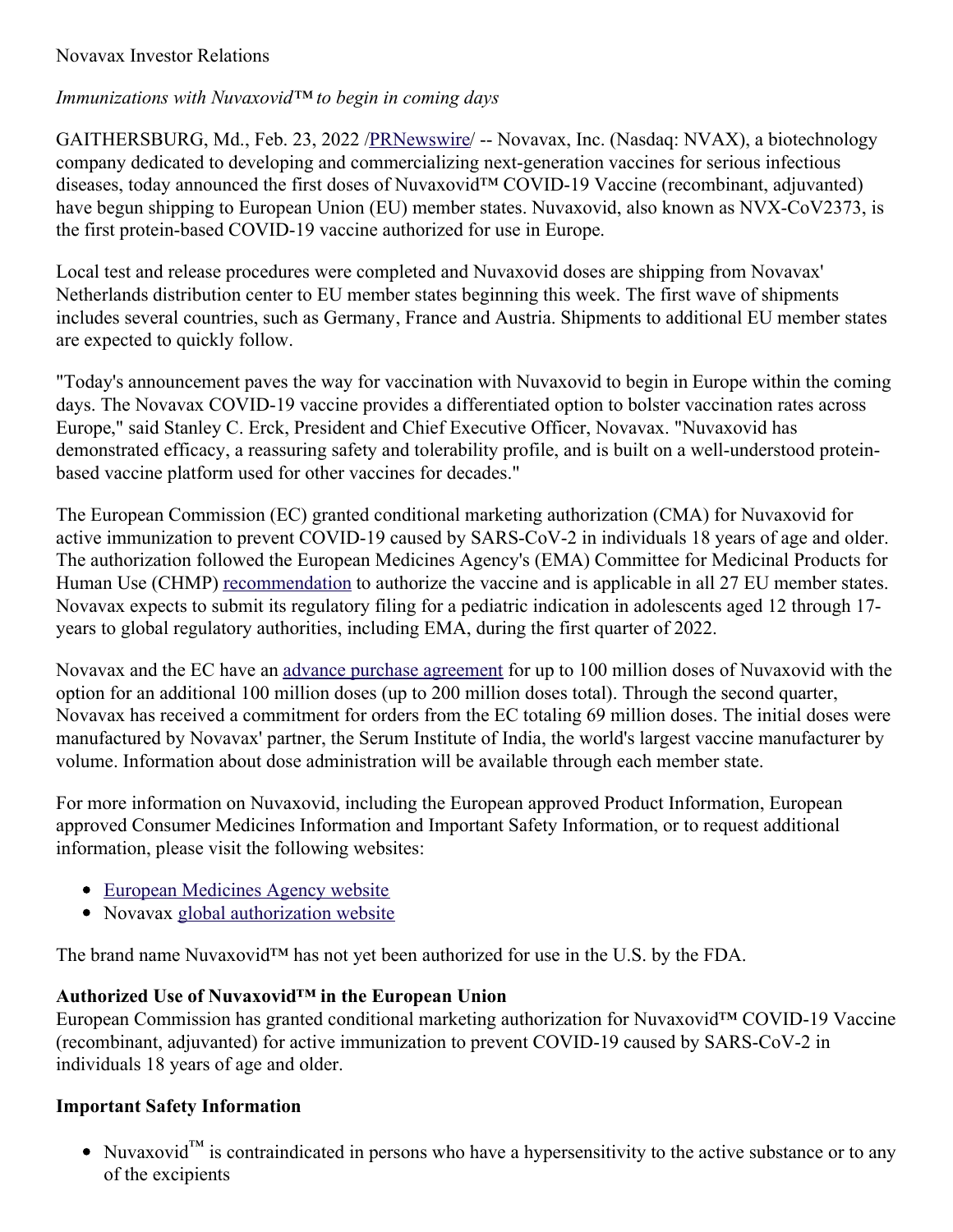- Events of anaphylaxis have been reported with administration of COVID-19 vaccines. Appropriate medical treatment and supervision should be available in case of an anaphylactic reaction
- Anxiety-related reactions, including vasovagal reactions (syncope), hyperventilation, or stress–related reactions may occur in association with vaccination as a response to the needle injection. It is important that precautions are in place to avoid injury from fainting
- Vaccination should be postponed in individuals suffering from an acute severe febrile illness or acute infection
- Give Nuvaxovid with caution in individuals receiving anticoagulant therapy or those with thrombocytopenia or any coagulation disorder (such as haemophilia) because bleeding or bruising may occur following an intramuscular administration in these individuals
- The efficacy of Nuvaxovid may be lower in immunosuppressed individuals
- $\bullet$ The duration of protection afforded by the vaccine is unknown as it is still being determined by ongoing clinical trials
- Individuals may not be fully protected until 7 days after their second dose. As with all vaccines, vaccination with Nuvaxovid may not protect all vaccine recipients
- The most common adverse reactions observed during clinical studies (frequency category of very common  $\geq 1/10$ ), were headache, nausea or vomiting, myalgia, arthralgia, injection site tenderness/pain, fatigue and malaise

# **About NVX-CoV2373**

NVX-CoV2373 is a protein-based vaccine engineered from the genetic sequence of the first strain of SARS-CoV-2, the virus that causes COVID-19 disease. NVX-CoV2373 was created using Novavax' recombinant nanoparticle technology to generate antigen derived from the coronavirus spike (S) protein and is formulated with Novavax' patented saponin-based Matrix-M™ adjuvant to enhance the immune response and stimulate high levels of neutralizing antibodies. NVX-CoV2373 contains purified protein antigen and can neither replicate, nor can it cause COVID-19.

Novavax' COVID-19 vaccine is packaged as a ready-to-use liquid formulation in a vial containing ten doses. The vaccination regimen calls for two 0.5 ml doses (5 mcg antigen and 50 mcg Matrix-M adjuvant) given intramuscularly 21 days apart. The vaccine is stored at 2°- 8° Celsius, enabling the use of existing vaccine supply and cold chain channels. Use of the vaccine should be in accordance with official recommendations.

Novavax has established partnerships for the manufacture, commercialization and distribution of NVX-CoV2373 worldwide. Existing authorizations leverage Novavax' manufacturing partnership with Serum Institute of India (SII), the world's largest vaccine manufacturer by volume. They will later be supplemented with data from additional manufacturing sites throughout Novavax' global supply chain.

# **About Matrix-M™ Adjuvant**

Novavax' patented saponin-based Matrix-M™ adjuvant has demonstrated a potent and well-tolerated effect by stimulating the entry of antigen-presenting cells into the injection site and enhancing antigen presentation in local lymph nodes, boosting immune response.

# **About Novavax**

Novavax, Inc. (Nasdaq: NVAX) is a biotechnology company that promotes improved health globally through the discovery, development and commercialization of innovative vaccines to prevent serious infectious diseases. The company's proprietary recombinant technology platform harnesses the power and speed of genetic engineering to efficiently produce highly immunogenic nanoparticles designed to address urgent global health needs. NVX-CoV2373, the company's COVID-19 vaccine, has received conditional authorization from multiple regulatory authorities globally, including the European Commission and the World Health Organization. The vaccine is also under review by multiple regulatory agencies worldwide. In addition to its COVID-19 vaccine, Novavax is also currently evaluating a COVID-seasonal influenza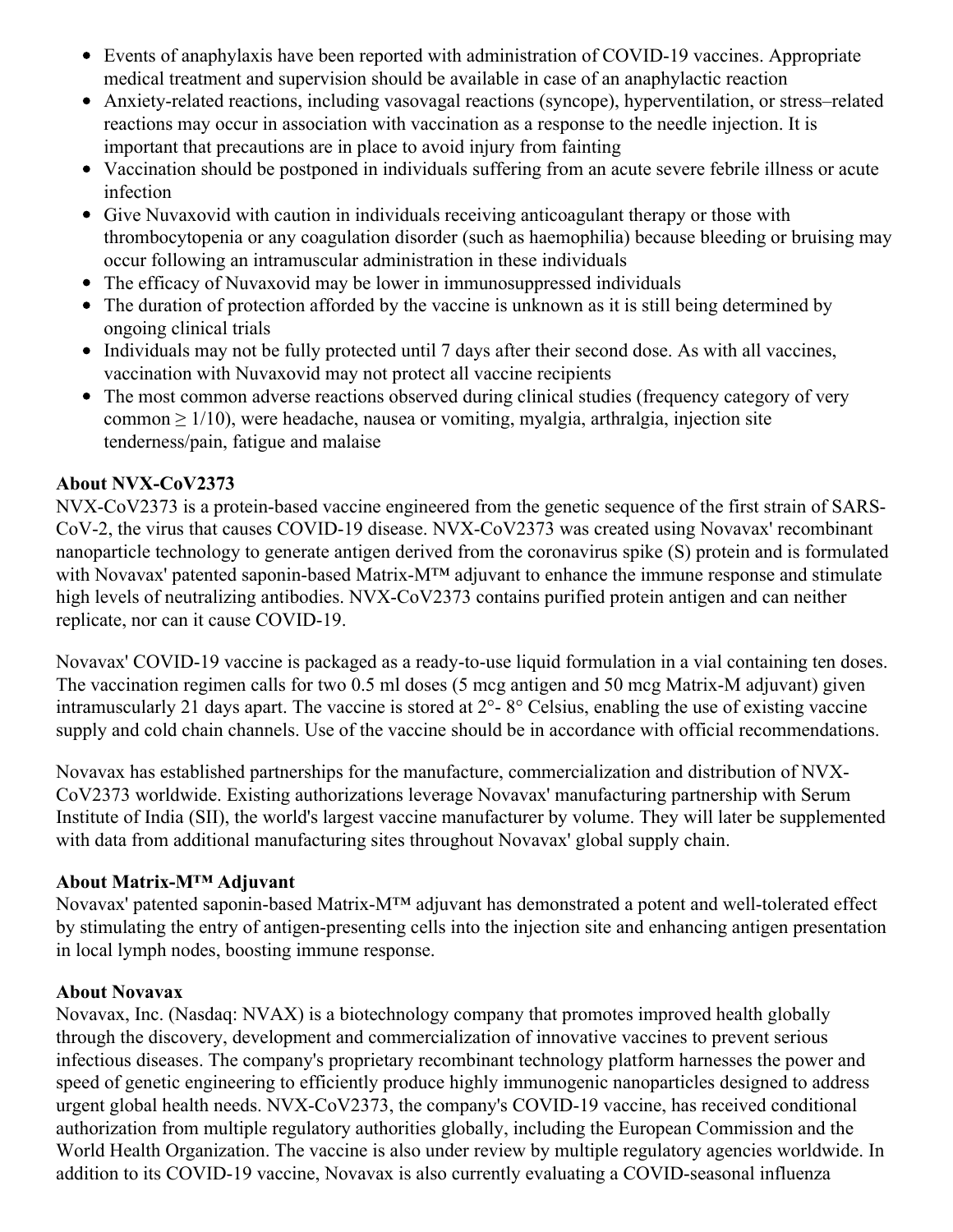combination vaccine in a Phase 1/2 clinical trial, which combines NVX-CoV2373 and NanoFlu, its quadrivalent influenza investigational vaccine candidate. These vaccine candidates incorporate Novavax' proprietary saponin-based Matrix-M™ adjuvant to enhance the immune response and stimulate high levels of neutralizing antibodies.

For more information, visit [www.novavax.com](https://c212.net/c/link/?t=0&l=en&o=3452795-1&h=2678573648&u=https%3A%2F%2Fc212.net%2Fc%2Flink%2F%3Ft%3D0%26l%3Den%26o%3D3395501-1%26h%3D2463599076%26u%3Dhttps%253A%252F%252Fc212.net%252Fc%252Flink%252F%253Ft%253D0%2526l%253Den%2526o%253D3392093-1%2526h%253D203886192%2526u%253Dhttps%25253A%25252F%25252Fc212.net%25252Fc%25252Flink%25252F%25253Ft%25253D0%252526l%25253Den%252526o%25253D3387216-1%252526h%25253D3917401194%252526u%25253Dhttps%2525253A%2525252F%2525252Fc212.net%2525252Fc%2525252Flink%2525252F%2525253Ft%2525253D0%25252526l%2525253Den%25252526o%2525253D3260461-1%25252526h%2525253D2897486098%25252526u%2525253Dhttp%252525253A%252525252F%252525252Fwww.novavax.com%252525252F%25252526a%2525253Dwww.novavax.com%252526a%25253Dwww.novavax.com%2526a%253Dwww.novavax.com%26a%3Dwww.novavax.com&a=www.novavax.com) and connect with us on [LinkedIn](https://c212.net/c/link/?t=0&l=en&o=3452795-1&h=3506594543&u=https%3A%2F%2Fc212.net%2Fc%2Flink%2F%3Ft%3D0%26l%3Den%26o%3D3395501-1%26h%3D853375093%26u%3Dhttps%253A%252F%252Fc212.net%252Fc%252Flink%252F%253Ft%253D0%2526l%253Den%2526o%253D3392093-1%2526h%253D1325598136%2526u%253Dhttps%25253A%25252F%25252Fc212.net%25252Fc%25252Flink%25252F%25253Ft%25253D0%252526l%25253Den%252526o%25253D3387216-1%252526h%25253D2935962557%252526u%25253Dhttps%2525253A%2525252F%2525252Fc212.net%2525252Fc%2525252Flink%2525252F%2525253Ft%2525253D0%25252526l%2525253Den%25252526o%2525253D3260461-1%25252526h%2525253D1508558197%25252526u%2525253Dhttps%252525253A%252525252F%252525252Fc212.net%252525252Fc%252525252Flink%252525252F%252525253Ft%252525253D0%2525252526l%252525253Den%2525252526o%252525253D3158017-1%2525252526h%252525253D3702938248%2525252526u%252525253Dhttps%25252525253A%25252525252F%25252525252Fwww.linkedin.com%25252525252Fcompany%25252525252Fnovavax%25252525252F%2525252526a%252525253DLinkedIn%25252526a%2525253DLinkedIn%252526a%25253DLinkedIn%2526a%253DLinkedIn%26a%3DLinkedIn&a=LinkedIn).

### **Forward-Looking Statements**

Statements herein relating to the future of Novavax, its operating plans and prospects, its partnerships, the ongoing development of NVX-CoV2373, including a COVID-seasonal influenza combination vaccine candidate with NanoFlu, its quadrivalent influenza investigational vaccine candidate, the scope, timing and outcome of future regulatory filings and actions, including Novavax' plans to submit global regulatory filings for a NVX-CoV2373 pediatric indication during the first quarter of 2022, and supplement existing authorizations with data from the additional manufacturing sites in Novavax' global supply chain, the potential impact of Novavax and NVX-CoV2373 in addressing vaccine access, controlling the pandemic, and protecting populations, the efficacy, safety, and intended utilization of NVX-CoV2373, and the expected delivery of NVX-CoV2373 are forward-looking statements. Novavax cautions that these forward-looking statements are subject to numerous risks and uncertainties that could cause actual results to differ materially from those expressed or implied by such statements. These risks and uncertainties include challenges satisfying, alone or together with partners, various safety, efficacy, and product characterization requirements, including those related to process qualification and assay validation, necessary to satisfy applicable regulatory authorities; difficulty obtaining scarce raw materials and supplies; resource constraints, including human capital and manufacturing capacity, on the ability of Novavax to pursue planned regulatory pathways; challenges meeting contractual requirements under agreements with multiple commercial, governmental, and other entities; and those other risk factors identified in the "Risk Factors" and "Management's Discussion and Analysis of Financial Condition and Results of Operations" sections of Novavax' Annual Report on Form 10-K for the year ended December 31, 2020 and subsequent Quarterly Reports on Form 10-Q, as filed with the Securities and Exchange Commission (SEC). We caution investors not to place considerable reliance on forward-looking statements contained in this press release. You are encouraged to read our filings with the SEC, available at [www.sec.gov](https://c212.net/c/link/?t=0&l=en&o=3452795-1&h=1972058767&u=http%3A%2F%2Fwww.sec.gov%2F&a=www.sec.gov) and [www.novavax.com](https://c212.net/c/link/?t=0&l=en&o=3452795-1&h=1890674207&u=http%3A%2F%2Fwww.novavax.com%2F&a=www.novavax.com), for a discussion of these and other risks and uncertainties. The forward-looking statements in this press release speak only as of the date of this document, and we undertake no obligation to update or revise any of the statements. Our business is subject to substantial risks and uncertainties, including those referenced above. Investors, potential investors, and others should give careful consideration to these risks and uncertainties.

### **Contacts:**

Investors Novavax, Inc. Erika Schultz | 240-268-2022 [ir@novavax.com](mailto:ir@novavax.com)

Solebury Trout Alexandra Roy | 617-221-9197 [aroy@soleburytrout.com](mailto:aroy@soleburytrout.com)

Media Ali Chartan | 240-720-7804 Laura Keenan Lindsey | 202-709-7521 [media@novavax.com](mailto:media@novavax.com)